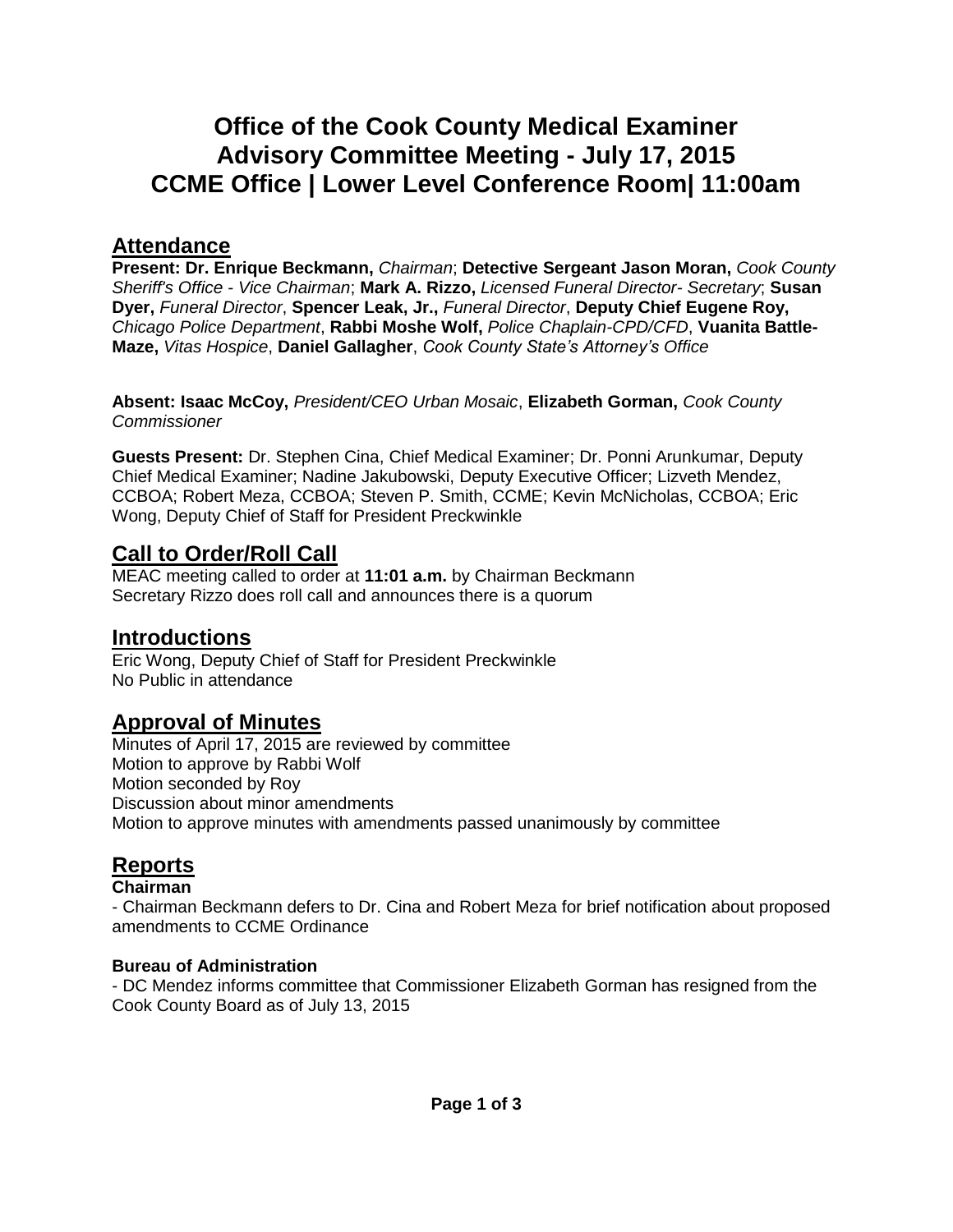#### **CCMEO**

- Dr. Cina

- two (2) new Fellows and filled two (2) Assistant ME vacancies. There is one (1) vacancy in toxicology as Chief Toxicologist Dr. Wagner has left due to personal issues. One of our Assistant ME's is from Dade County whom Dr. Cina has worked with previously.
- There is a N.A.M.E. pre-inspection for our accreditation which will keep us on track for full accreditation by January 2016.
- Changes to CCMEO ordinances are due downtown for the September Board of Commissioners Meeting. We are working with CCBOA for new ideas. We are attempting to streamline our indigent issues by vetting them for cremation by lifting the 90-day hold, as DHS is insolvent. We will not be holding DHS cases, as we know there are no funds currently to provide for burial. The CCMEO will be declaring them indigent, hence, eligible for cremation. Another proposed ordinance change will be to hold cremated remains for only one year rather than the current two-year hold.
- We will be renovating our conference room by November 2015 which will include Wi Fi, and audio/video capabilities for presentations.
- Cooler census currently is at 165. This includes 50-60 homicides and 20 unidentified. There are 11 ready for release. Our count peaked to 205 at the end of June 2015.
- Cremations continue with family authorizations. Less than 30% of cremated remains are being picked up by family members. Burial of unidentified remains was completed a couple of month back with the assistance of Malcolm X School of Mortuary Science.

#### **Subcommittee (s) Cremation**

-Vice-Chairman Moran (Chair of Cremation Subcommittee)

Vice-Chairman Moran informs the committee that the subcommittee has been continually reviewing the CCMEO cremation policy over the last year as it has changed several times due to it being a brand new process. The committee chose to make four (4) recommendations, as opposed to, commenting on the entire policy. An example of this is the word "cremated remains" being used in some parts of the policy and the word "cremains" being used in other parts. The term should be consistent throughout the document and always be "cremated remains". The four (4) recommendations are…

- 1.) All decedents being cremated are identified by competent authority prior to cremation. Procedures are put in place to ensure proper identification like the retention of blood cards.
- 2.) A proper and documented chain of custody for the decedent's remains throughout the entire process is maintained. This should be documented on a specific form.
- 3.) A burial option is provided to decedents who were opposed to cremation in life. This could be for religious or other reasons.
- 4.) In the case of unclaimed decedents, a proper and reasonable search for next-of-kin is conducted consistent with contemporary investigative methods.

-Vice-Chairman Moran made a single, unrelated recommendation pertaining to Unidentified Deceased Persons – that a single cemetery is used for the burial of Unidentified Deceased Persons, as opposed to, many cemeteries retaining the county's unidentified over a short period.

-Chairman Beckmann called for a motion to accept the recommendations of the cremation subcommittee